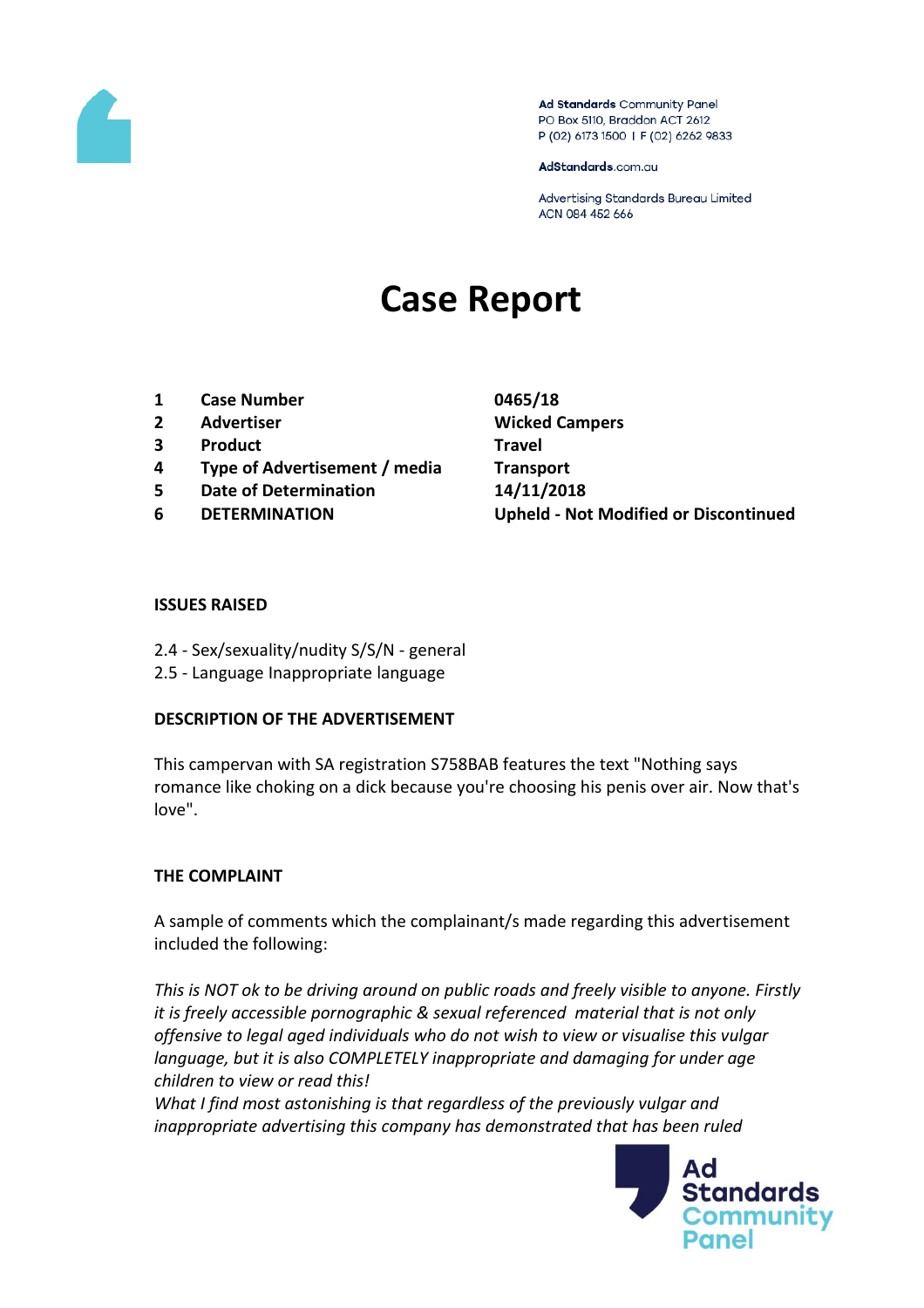

*Inappropriate, they continue to get away with this. They keep showing a disregard and just change the slogans to something else vulgar or offensive. When will people and children's rights be protected from marketing material put out by this company. They do it with intention. That is proven. I am also confused that previous complaints submitted to ASB have been ruled that they show no regard or response and that the ASB will continue to work with relevant authorities in QLD about non-compliance. What traction has happened with this and is there anything more we can do to have their advertising rights revoked or fines applied for non-compliance to the standards?*

## **THE ADVERTISER'S RESPONSE**

Comments which the advertiser made in response to the complainant/s regarding this advertisement include the following:

*Advertiser did not respond.*

## **THE DETERMINATION**

The Ad Standards Community Panel (the Panel) considered whether this advertisement breaches Section 2 of the AANA Code of Ethics (the Code).

The Panel noted the complainant's concern that the wording on the vehicle was vulgar and offensive.

The Panel viewed the advertisement and noted the advertiser had not provided a response.

The Panel considered whether the advertisement was in breach of Section 2.4 of the Code. Section 2.4 of the Code states: "Advertising or Marketing Communications shall treat sex, sexuality and nudity with sensitivity to the relevant audience".

The Panel noted that this advertisement on the back of a Wicked Campers van features the text, "Nothing says romance like choking on a dick because you're choosing his penis over air. Now that's love."

The Panel noted that as the advertisement is on a motor vehicle the relevant audience is likely to be broad and would include children.

The Panel noted the complainant's concern that the advertisement contains a sexual reference which is inappropriate for a broad audience that would include children.

The Panel noted that the advertisement refers to "choking on a dick" and considered that this is an explicit reference to a sexual act and that this was a depiction of